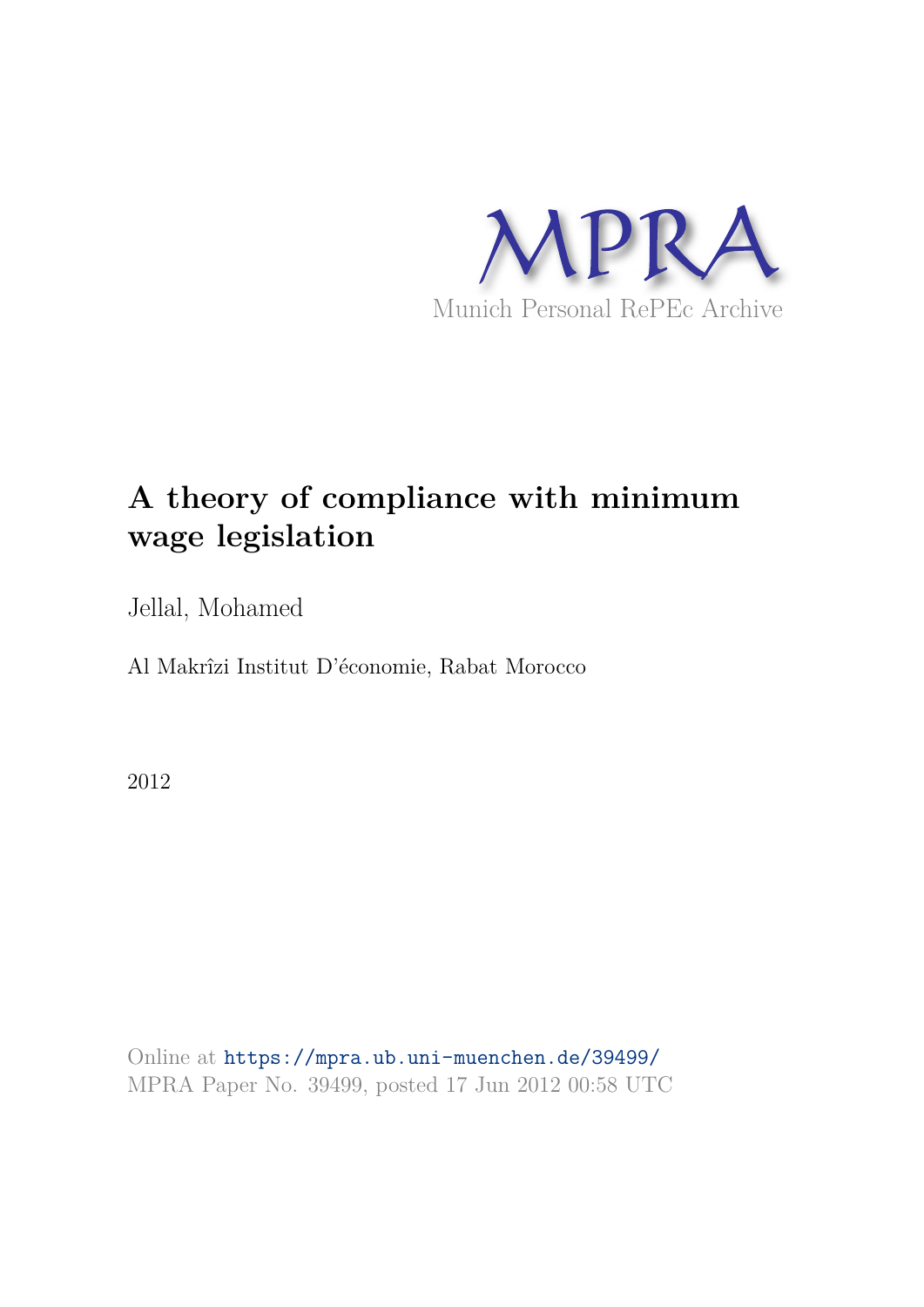

# A Theory of Compliance With Minimum Wage Legislation

# Mohamed Jellal

June 2012

# Abstract

**I**n this paper, we introduce firm heterogeneity in the context of a model of non-compliance with minimum wage legislation. The introduction of heterogeneity in the ease with which firms can be monitored for non compliance allows us to show that non-compliance will persist in sectors which are relatively difficult to monitor, despite the government implementing non stochastic monitoring. Moreover, we show that the incentive not to comply is an increasing function of the level of the minimum wage and increasing function of the gap between the minimum wage and the competitive wage rate.

**Key Words: M**inimum wage legislation, informal sector in LDCs.

*JEL***: H26, O17**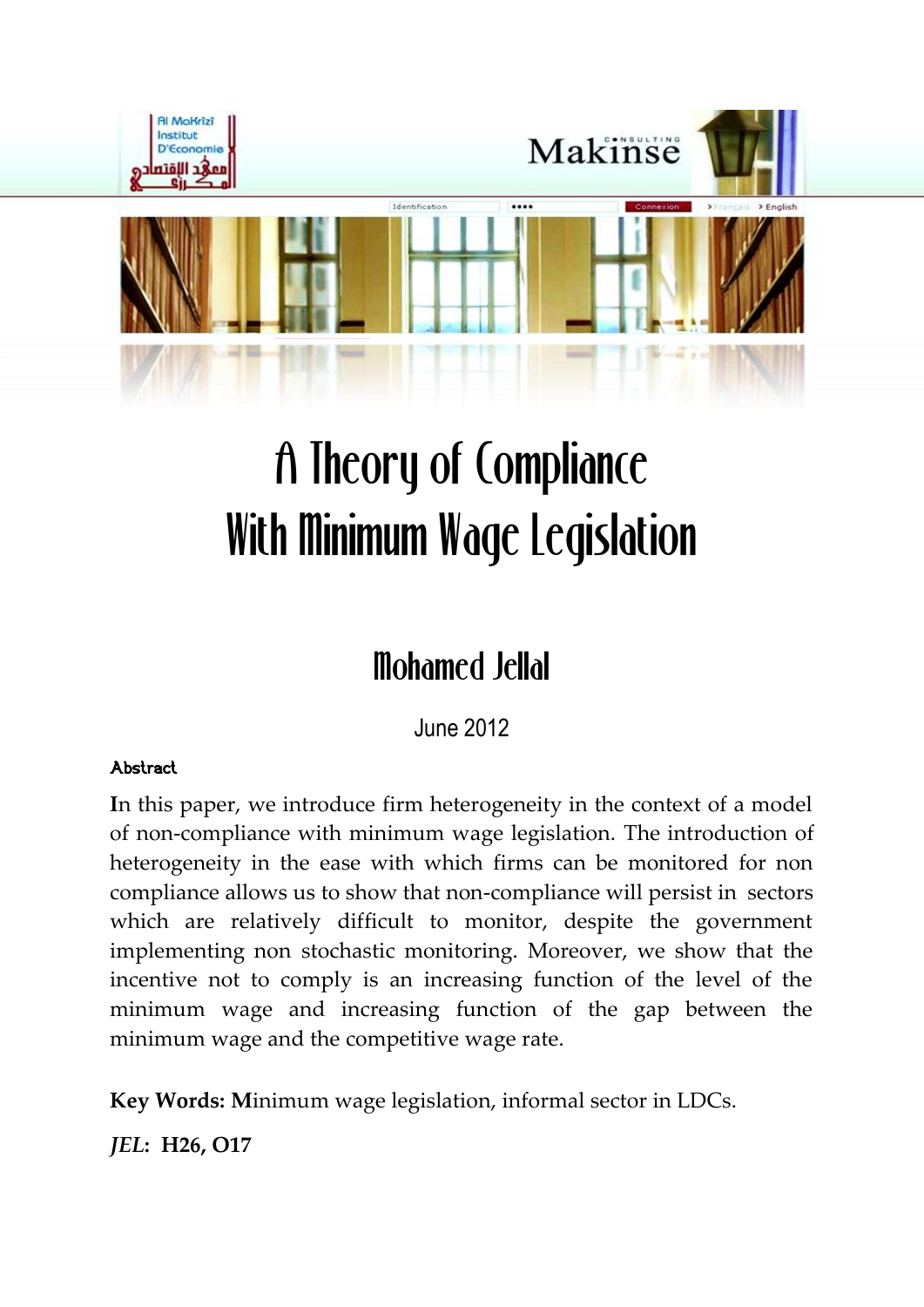# 1.Introduction

eceived economic theory tells us increase in the minimum wage leads to an increase to all wages and thus to unemployment (Jones ,1987, Brown ,1988). The new growth theory , for its part, has shown , in certain context, that inequality can be harmful to growth (Alesina and rodrik, 1994, Persson ans Tabellini, 1992), in that the presence of low income individuals increases the incentive to tax productive capital. Murphy, Shleifer and Vishny (1989), for their part, argue that a low level of demand, in conjunction with low levels of remuneration can be an impediment to the adoption of new, and more productive, technologies. Cahuc and Michel (1996) construct an endogenous growth model in which higher salaries can be stimulant to growth in that they encourage the accumulation of human capital, which in the framework of Lucas-type model of growth leads to higher growth rate. Example 11

 At microeconomic level, it has been shown by Azam (1992) that a increase in the minimum wage in Moroccan agriculture leads to a positive effect on agricultural output, when one uses an efficiency wage model which takes into account the institutional characteristics of a family which shares revenues in order to finance consumption.

 While minimum wage legislation may, through the reduction in inequality it entails; have a positive effect on growth, it is not at all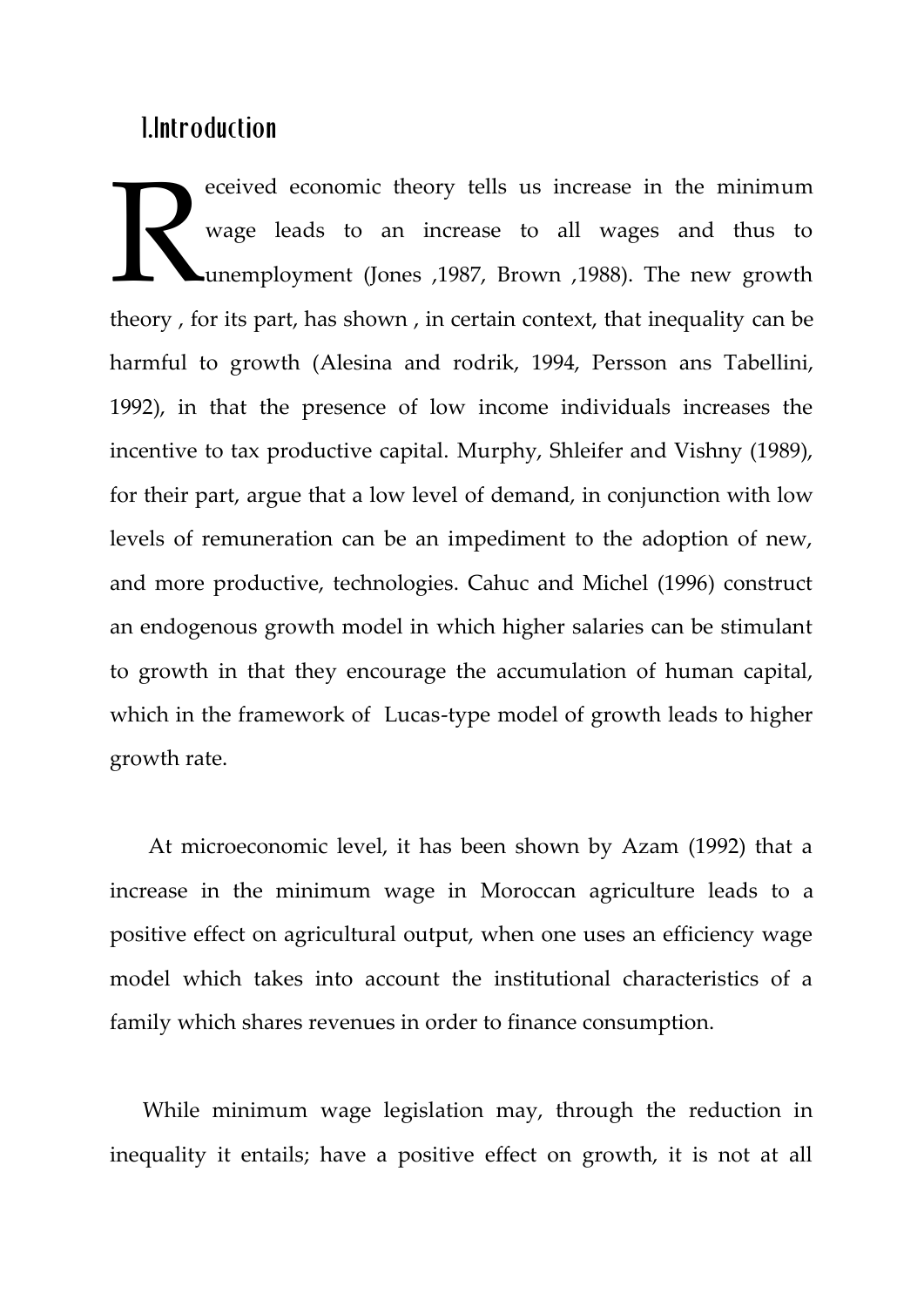certain that firms will respect such legislation. Non-compliance of firms with minimum wage law, has been studied in a number of environments. Ashenfelter and Smith (1979) conclude that (i) the enforcement of minimum wage legislation is incomplete despite the government's inspection efforts not being stochastic, and (ii) the incentives not to comply are increasing in the absolute value of elasticity of the demand of labor. Grenier (1982) finds the opposite result. Chang and Ihrlich (1985) shows that both of the preceding results are partially incorrect because the methodological stance they adopt is not appropriate.

 Finally, all of the above mentioned studies do not account for the heterogeneity in compliance with minimum wage legislation actually observed in the empirical data. That is, they fail to explain why certain sectors comply while others do not.

 The purpose of the present paper is to take this sectoral heterogeneity into account, in the sense that certain sectors are easier to monitor than others. This in turn allows us to show why non compliance persists in certain sectors of activity despite frequent inspection by the government agencies.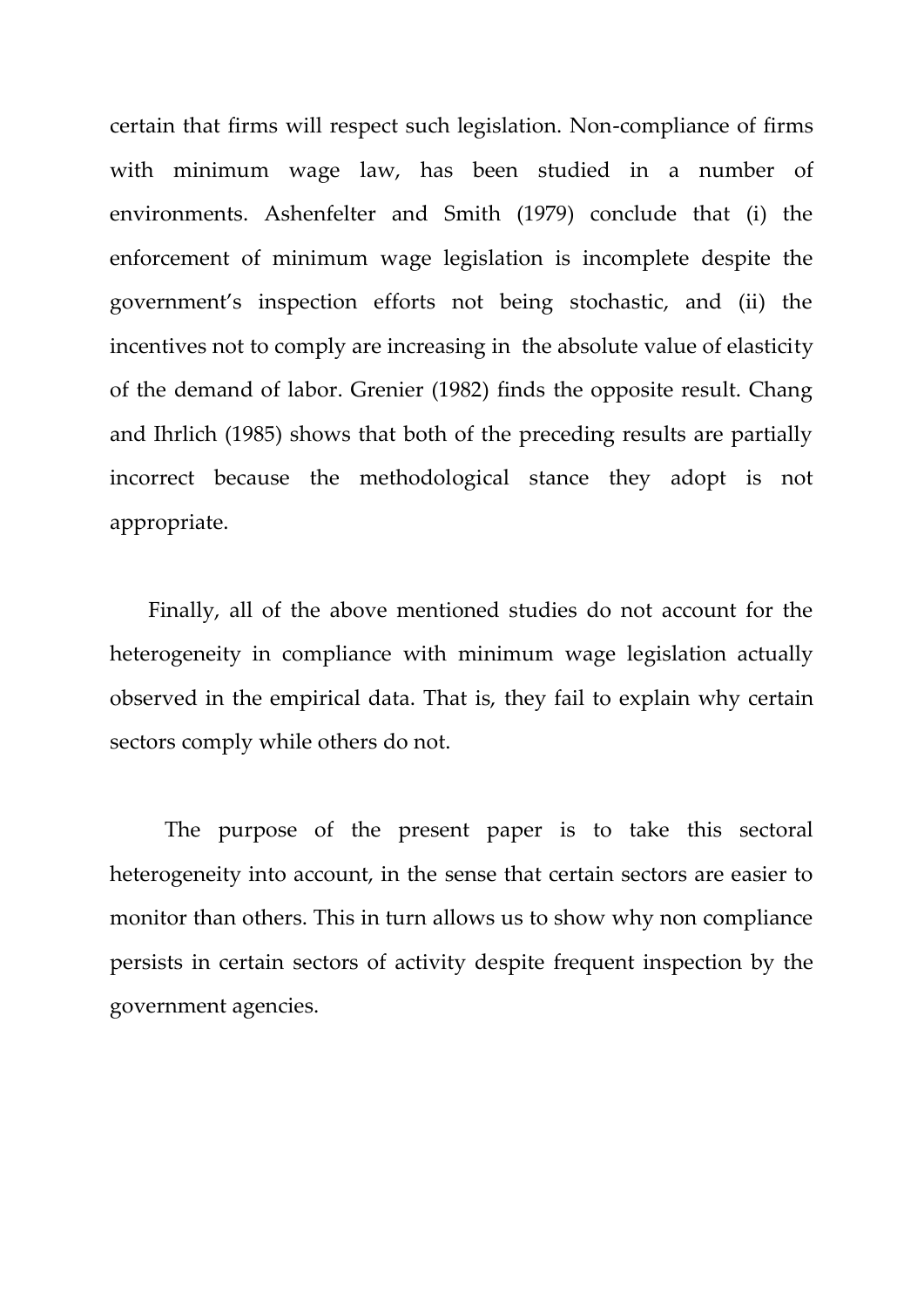# 2. The Model

 Consider an economy constituted by two sectors: a formal sector which respects minimum wage legislation , and informal sector which does not respect the legislation and which is competitive. Firms share common production technology, where labor is the only input, given by

$$
y = F(l), F'(.) > 0, F''(.) < 0
$$
 (1)

Labor market is regulation is given by a minimum wage  $\overline{w}$  for the formal sector. In the informal sector, on the other hand, the competitive wage is given by  $w_{\rho} < \overline{w}$ . In order to insure compliance with minimum wage legislation, firms are subject to inspection. They may be detected as not being in compliance with the minimum wage legislation with probability:

$$
q(\zeta) = q\zeta \quad , \ q \in [0,1], \zeta \in [0,1] \tag{2}
$$

where  $q$  is the frequency of inspection, and  $\zeta$  parameterizes the success of this inspection; we assume that the detection technology is uncertain, it depends upon the observability of the activity, the type of evidence available, etc. A firm, which is found to be guilty of paying a wage  $w < \overline{w}$  is assumed to have to pay a fine :

$$
P = (1 + f)(\overline{w} - w)\mathbf{l} \tag{3}
$$

where *l* is the size of labor who were hired at the below minimum wage , and f is the penalty rate.

 We assume that firms which decide not to comply with the minimum wage legislation pay a cost *c* in order to do so. This cost is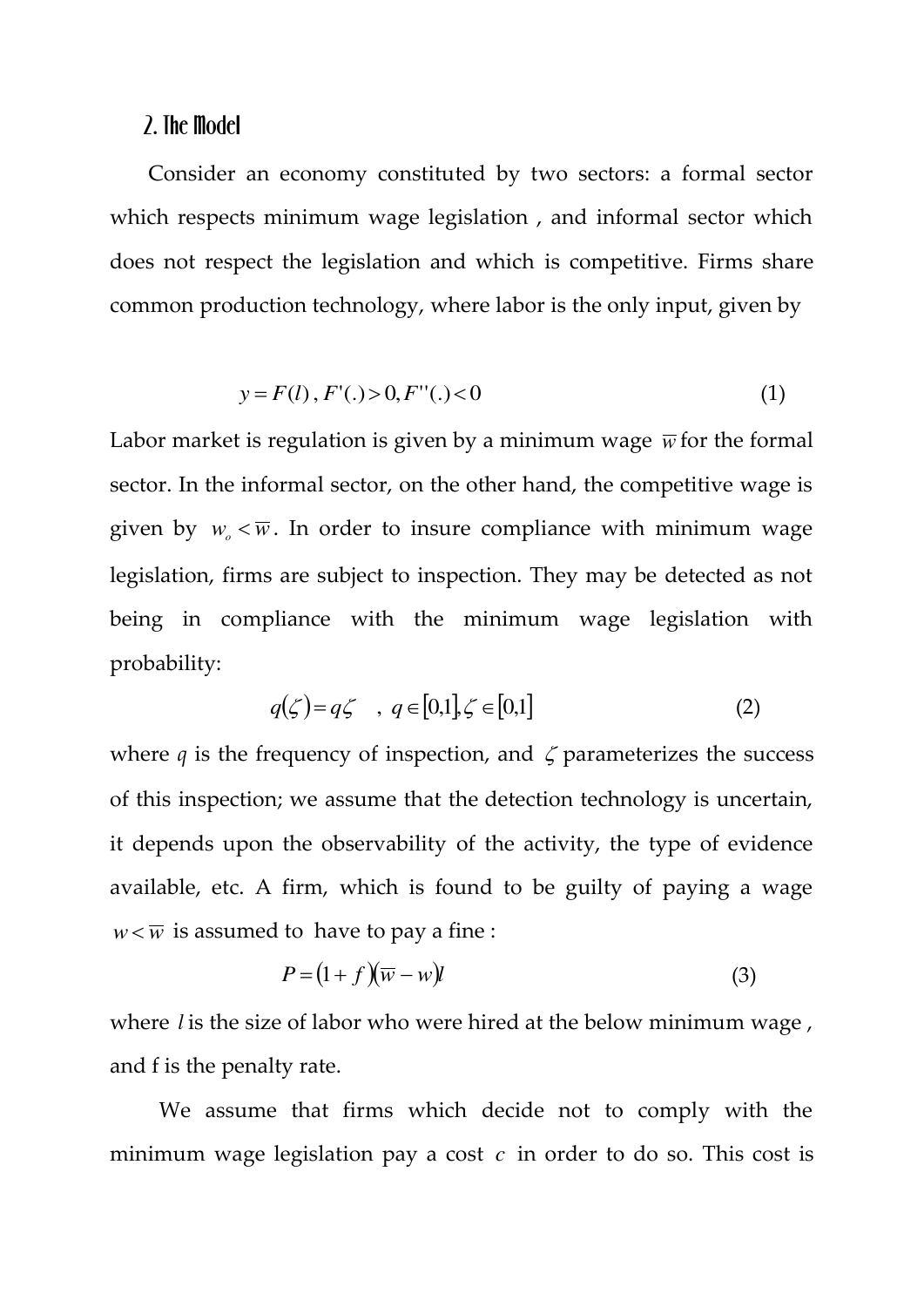assumed to have cumulative density  $H(c)$  over the interval  $c \in [c, \bar{c}]$ . Thus, the number of firms which decide not to comply with the minimum wage legislation is given by those firms whose cost of non compliance satisfied the following weak inequality (4):

$$
(1-q)(pF(l)-wl-c)+q(1-\zeta)(pF(l)-wl-c)+q\zeta(pF(l)-wl-c-(1+f)(\overline{w}-wl))\geq pF(l)-\overline{wl}
$$

where *p* is the market price of the good sold by the firm.It follows that the proportion of firms which do not comply with the minimum wage law is given by :

$$
E = \text{Prob}(c \leq (1 - q\zeta(1 + f))[\overline{w} - w\overline{y}]) = H((1 - q\zeta(1 + f))(\overline{w} - w)\overline{y})
$$
(5)

# Lemma 1

.

We have the following statics comparatives:

$$
\frac{\partial E}{\partial (\overline{w} - w)} = (1 - q\zeta(1 + f)lh(.)) > 0
$$

$$
\frac{\partial E}{\partial q\zeta} = -(1 + f)(\overline{w} - w)lh(.) < 0
$$

$$
\frac{\partial E}{\partial l} = (1 - q\zeta(1 + f))(\overline{w} - w)h(.) > 0
$$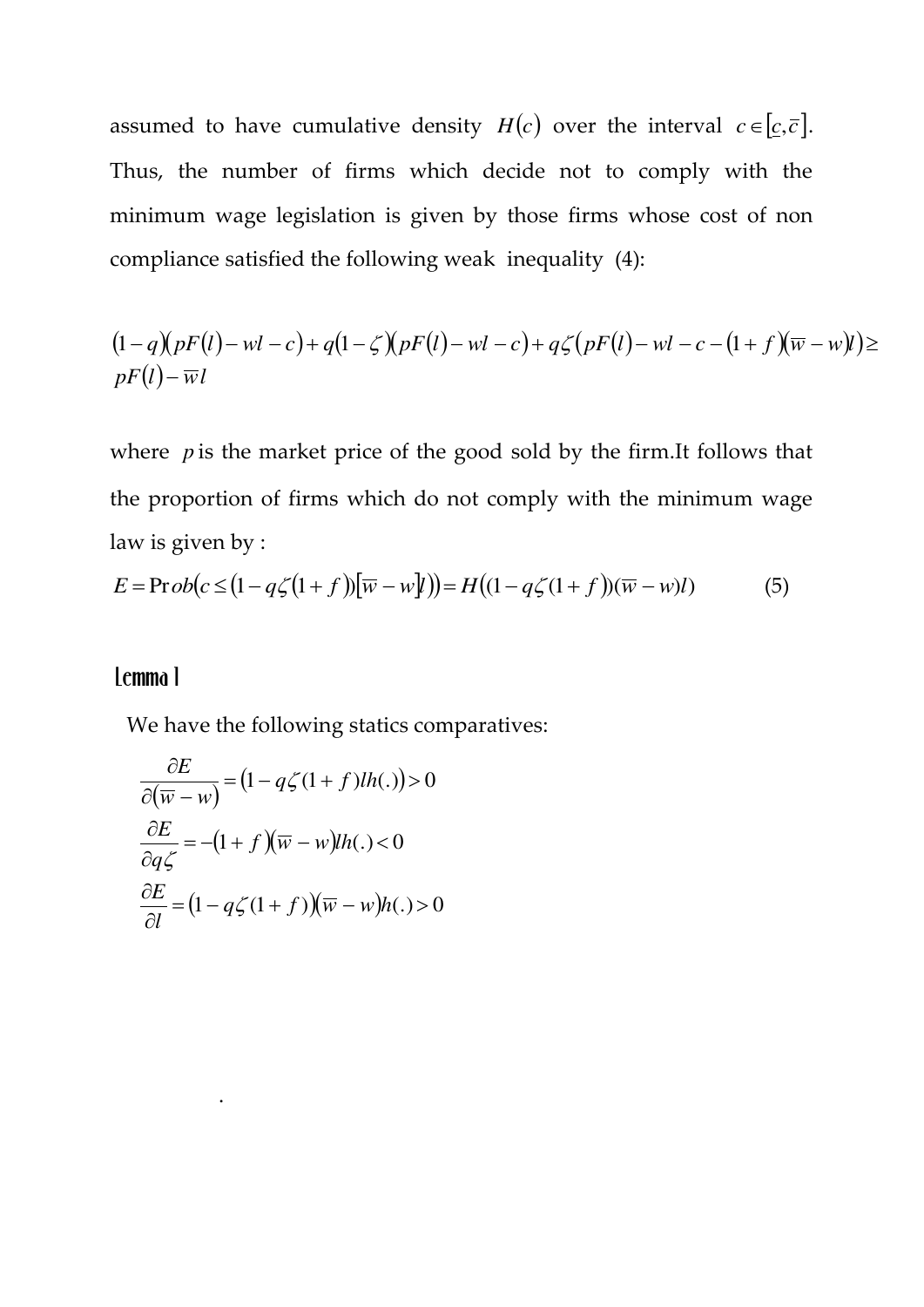### 3. Wages and Employment Under Non Compliance

 In contrast to the existing literature, we assume that wage rate in the sector where the minimum wage law is not respected is determined by a lateral contract between workers and the non compliant firms. Suppose that the workers in the informal sector who are paid a wage  $w_0 < \overline{w}$  know the distribution of firms that do not apply the minimum wage law and are able to offer them a lateral contract which specifies the wage rate at which they are willing to work for them. The worker offers the contract, the firm may either take it or leave it. The following result characterizes the optimal contract for a simple functional form of the density of noncompliance costs.

# Proposition 1

Suppose that  $H(c) = c^{\delta}, \delta \in [0,1]$  and  $c \in [0,1]$ . Then the optimal contract is given by :

.

$$
w = \frac{\delta}{1+\delta}w_o + \frac{1}{1+\delta}\overline{w}
$$

#### Proof:

The informal sector worker offers a wage contract to the firm which maximizes his expected rent, whence she solves:

$$
Max E.(w-wo) = H((1-q\zeta(1+f))(\overline{w}-w)l)(w-wo)
$$

The first order condition yields :

$$
w = w_o + \frac{1}{1 - q\zeta(1+f)} \left( \frac{H((1 - q\zeta(1+f))(\overline{w} - w)l)}{h((1 - q\zeta(1+f))(\overline{w} - w)l)} \right)
$$
(6)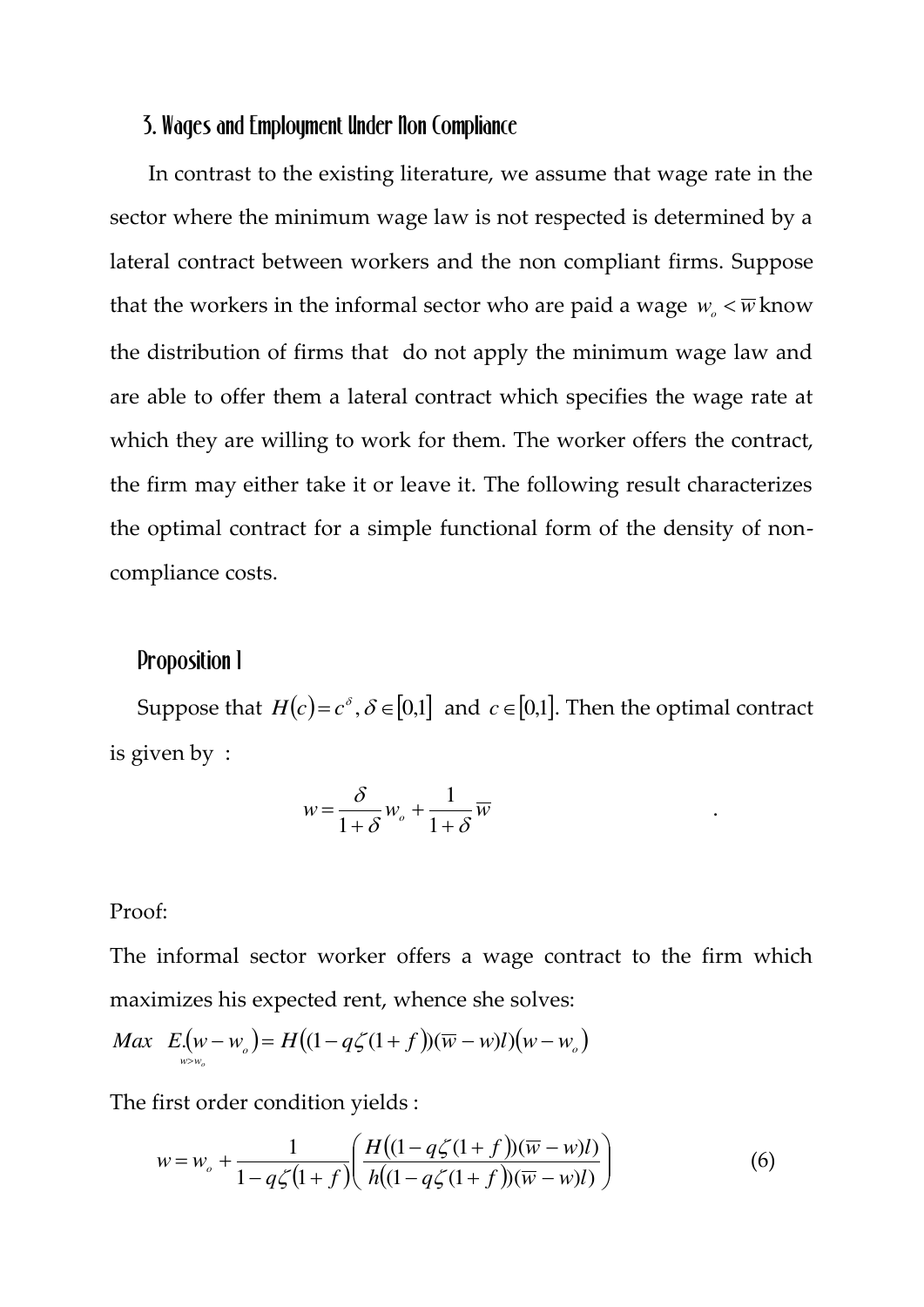which , combined with the assumption on the functional of the distribution, yields the desired result :

$$
w = \frac{\delta}{1+\delta}w_o + \frac{1}{1+\delta}\overline{w}
$$
 (Q.E.D)

Proposition 1 shows that the wage offered by the worker to the firms is a weighted combination of the competitive wage and the minimum wage. It is independent of the government policy  $\langle q, f \rangle$ .

 Given the lateral contract, employment in the informal sector firms is given by the solution to the following optimization problem:

$$
Max\;\;pF(l_n) - \left(\frac{\delta}{1+\delta}w_o + \frac{\overline{w}}{1+\delta}\right)l_n\tag{7}
$$

his yields the employment :

$$
l_n = F^{-1} \left( \frac{\delta w_o + \overline{w}}{p(1+\delta)} \right) \tag{8}
$$

Let  $l_e$  be the level of hiring in the competitive sector, and,  $l_e$  be the level of hiring in the formal sector which respects the minimum wage legislation; Then we have the following result.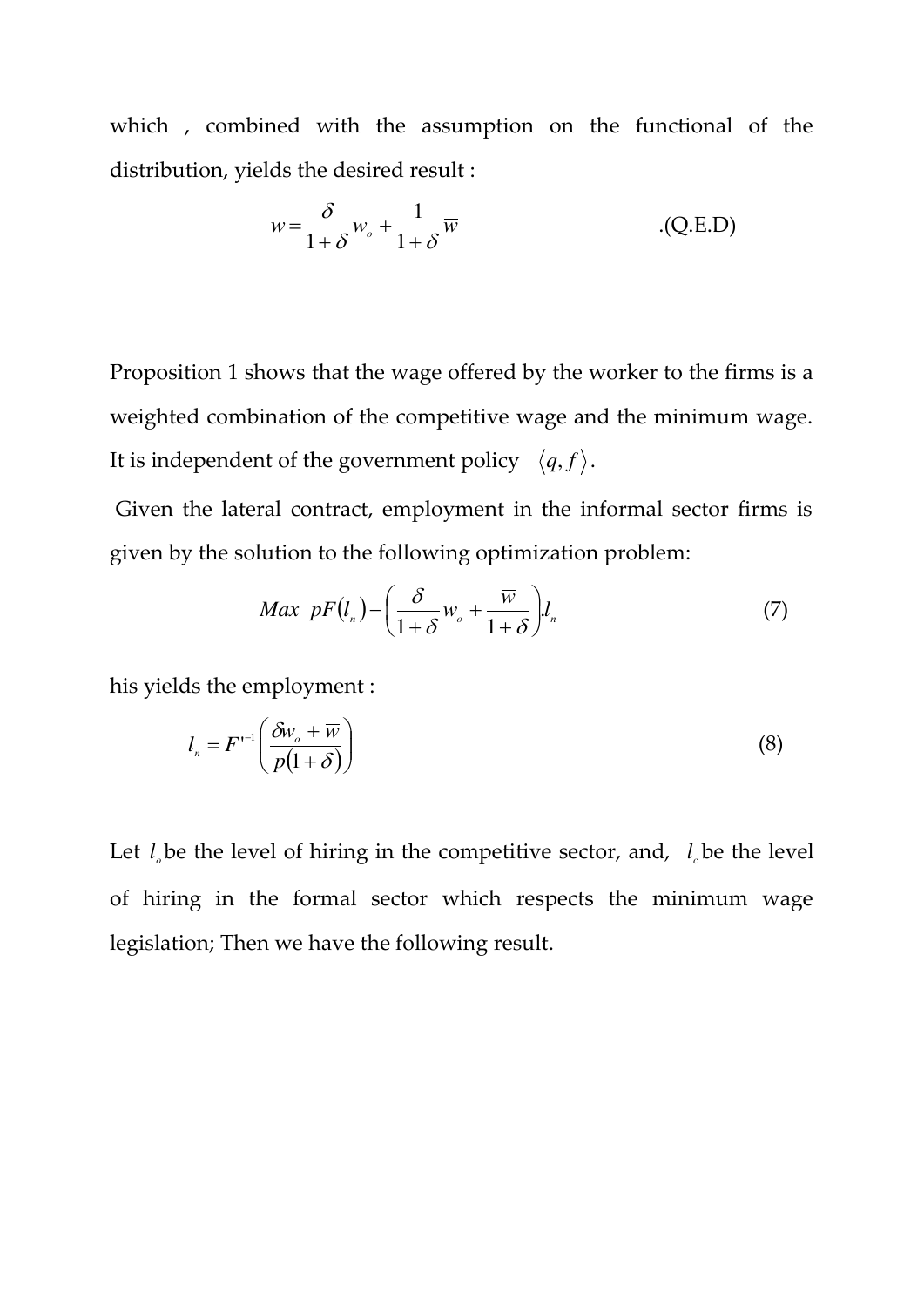# Proposotion 2

The hiring levels are such be that :  $l_o > l_n > l_c$  .''

#### Proof:

 The result follows directly from the concavity of the production function ans the fact that :

$$
\overline{w} > \frac{\delta}{1+\delta}w_o + \frac{1}{1+\delta}\overline{w} > w_o \tag{9}
$$

.(Q.E.D)

# 4. Government Compliance Policy

 The government can affect compliance with the minimum wage law by choosing its instruments  $\langle q, f \rangle$ , that is, the frequency of inspection and the penalty rate. Note that , given the contract offered and accepted by informal sectors, the proportion of firms which operate in the informal sector is given by :

$$
E = \text{Prob}(c \leq (1 - q\zeta(1 + f))[\overline{w} - w\overline{y}]) = H((1 - q\zeta(1 + f))(\overline{w} - w\overline{y})) =
$$
  

$$
H\left(\left(\frac{1 - q\zeta(1 + f)}{1 + \delta}\right)\delta(\overline{w} - w_o)F^{-1}\left(\frac{\delta w_o + \overline{w}}{p(1 + \delta)}\right)\right)
$$
(10)

Hence it follows the following corollary :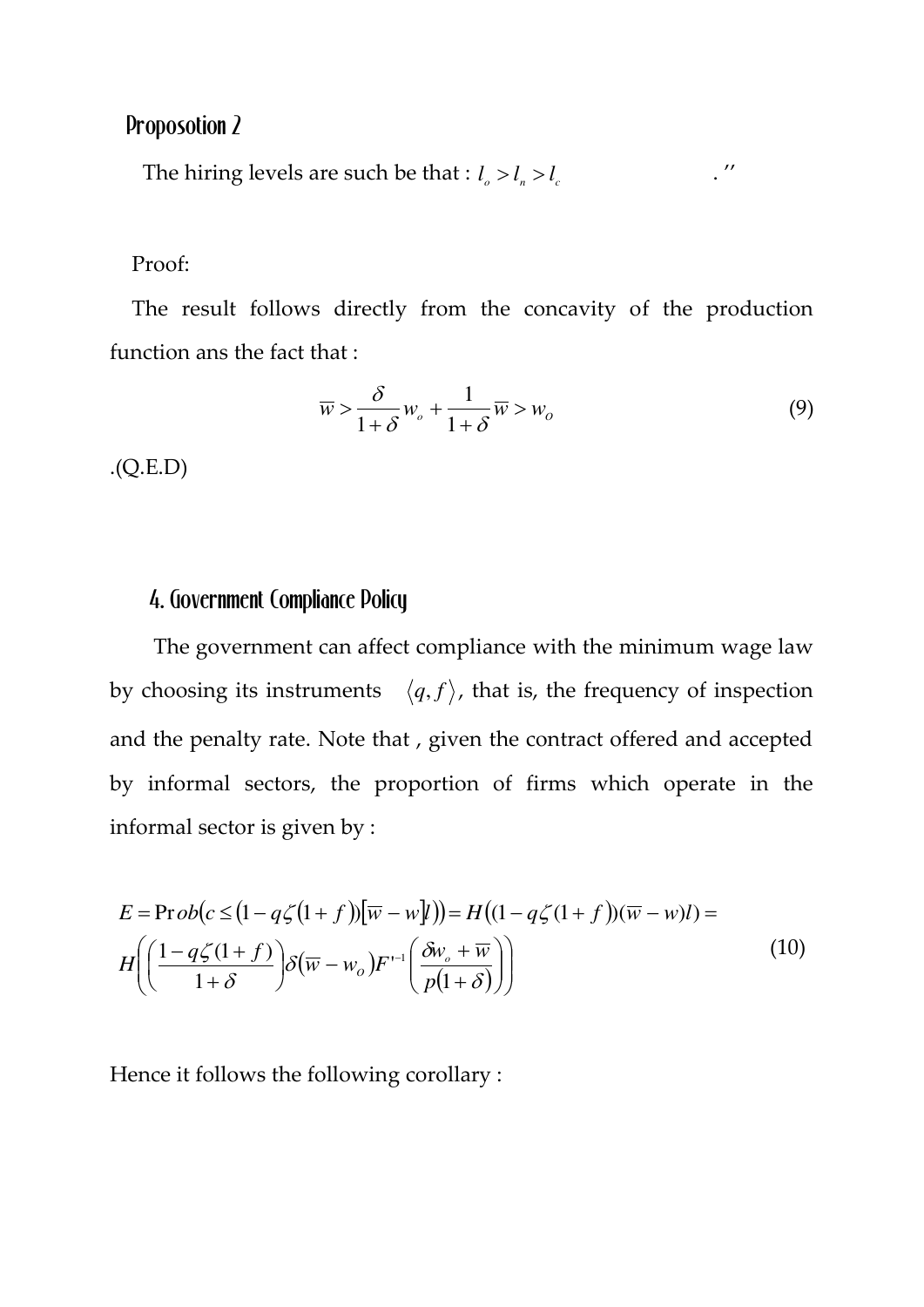# Corollary 1

 i) The higher the minimum wage , the greater the degree of noncompliance with law

 ii) The smaller the wedge dividing the competitive wage and the minimum wage, the lesser is the incentive not to comply with the legislation e.g:

$$
\frac{\partial E}{\partial \overline{w}}(.)>0 \text{ and } \frac{\partial E}{\partial w_o}(.)<0
$$
 (11)

# Proposition 3

 $\exists \zeta^{\circ} \in [0,1]$  such that the compliance inspection strategy by the government i s given by :

$$
q=1
$$
 if  $\zeta \leq \zeta^{\circ}$  and  $q=\frac{1}{\zeta(1+f)}$  otherwise

Proof: Note that :

$$
E = H\left(\left(\frac{1 - q\zeta(1+f)}{1+\delta}\right)\delta\left(\overline{w} - w_o\right)F^{-1}\left(\frac{\delta w_o + \overline{w}}{p(1+\delta)}\right)\right) = 0 \implies
$$
  

$$
1 - q\zeta(1+f) = 0 \implies q = Min\left(1, \frac{1}{\zeta(1+f)}\right)
$$

one obtain the desired result. (Q.E.D)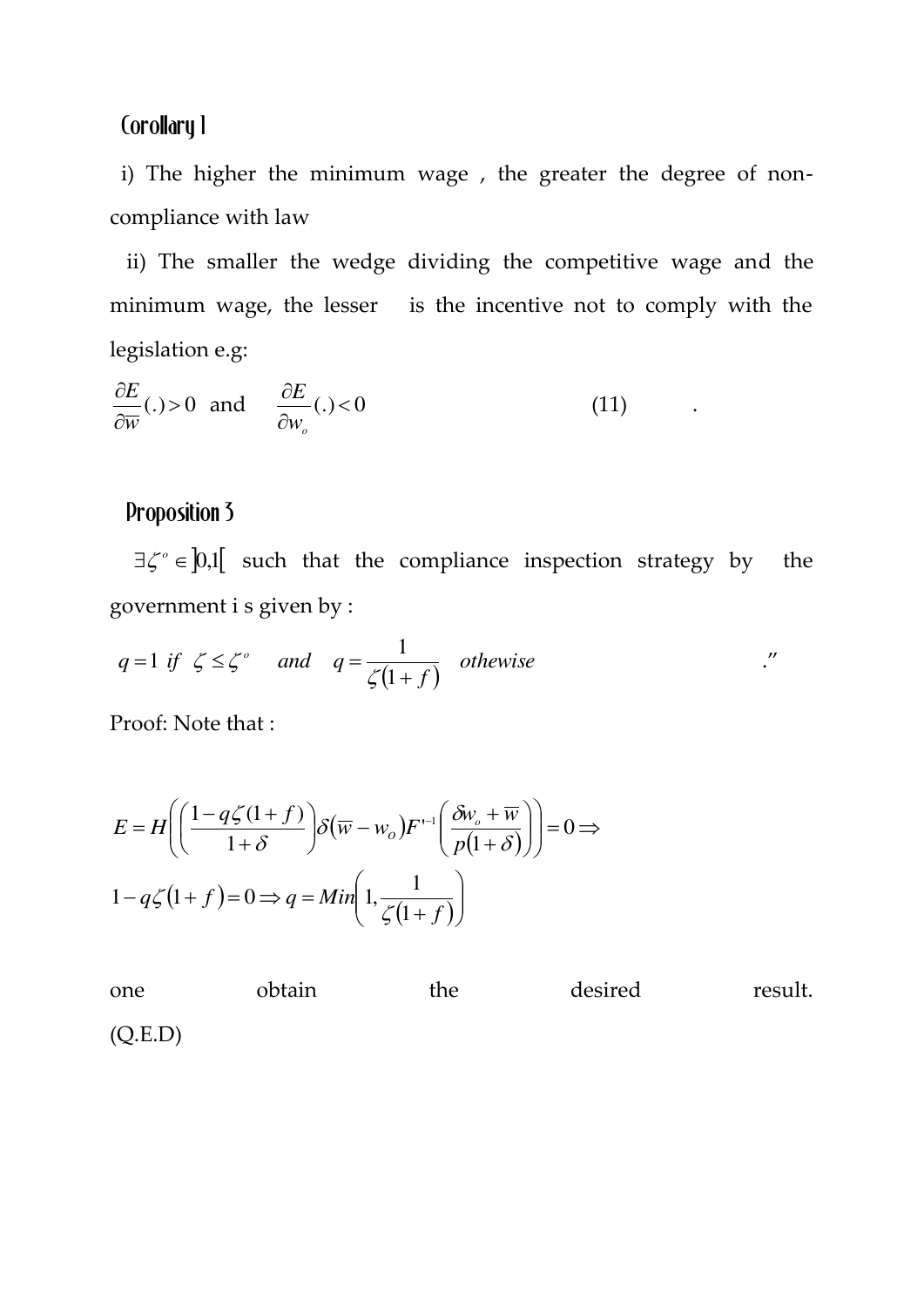The proposition 3 shows that in order to obtain full compliance, the policy for the government is to carry out inspection more frequently in those sectors which are more prone to evasion of the minimum wage law.

# Corollary 2

.

 Given the inspection effect, the proportion of firms which do not comply with the *minimum* wage legislation is given:

$$
E_{\zeta} = H \left( \left( \frac{1 - \zeta(1+f)}{1+\delta} \right) \delta \left( \overline{w} - w_o \right) F^{-1} \left( \frac{\delta w_o + \overline{w}}{p(1+\delta)} \right) \right), \forall \zeta \le \zeta^{\circ}
$$
  

$$
E_{\zeta} = 0, \qquad \forall \zeta > \zeta^{\circ}
$$

 The corollary confirms the conclusion reached by Ashenfelter and Smith (1979) according to whom non compliance with the minimum wage law persists in spite of non stochastic inspection policy. The preceding result gives theoretical backing for their conclusion. For a penalty rate :

$$
f < \frac{1-\zeta}{\zeta} = f^{\circ},
$$

there will always be non-compliance with the minimum wage law, which lends credence to a penalty of the form suggested by Becker (1968).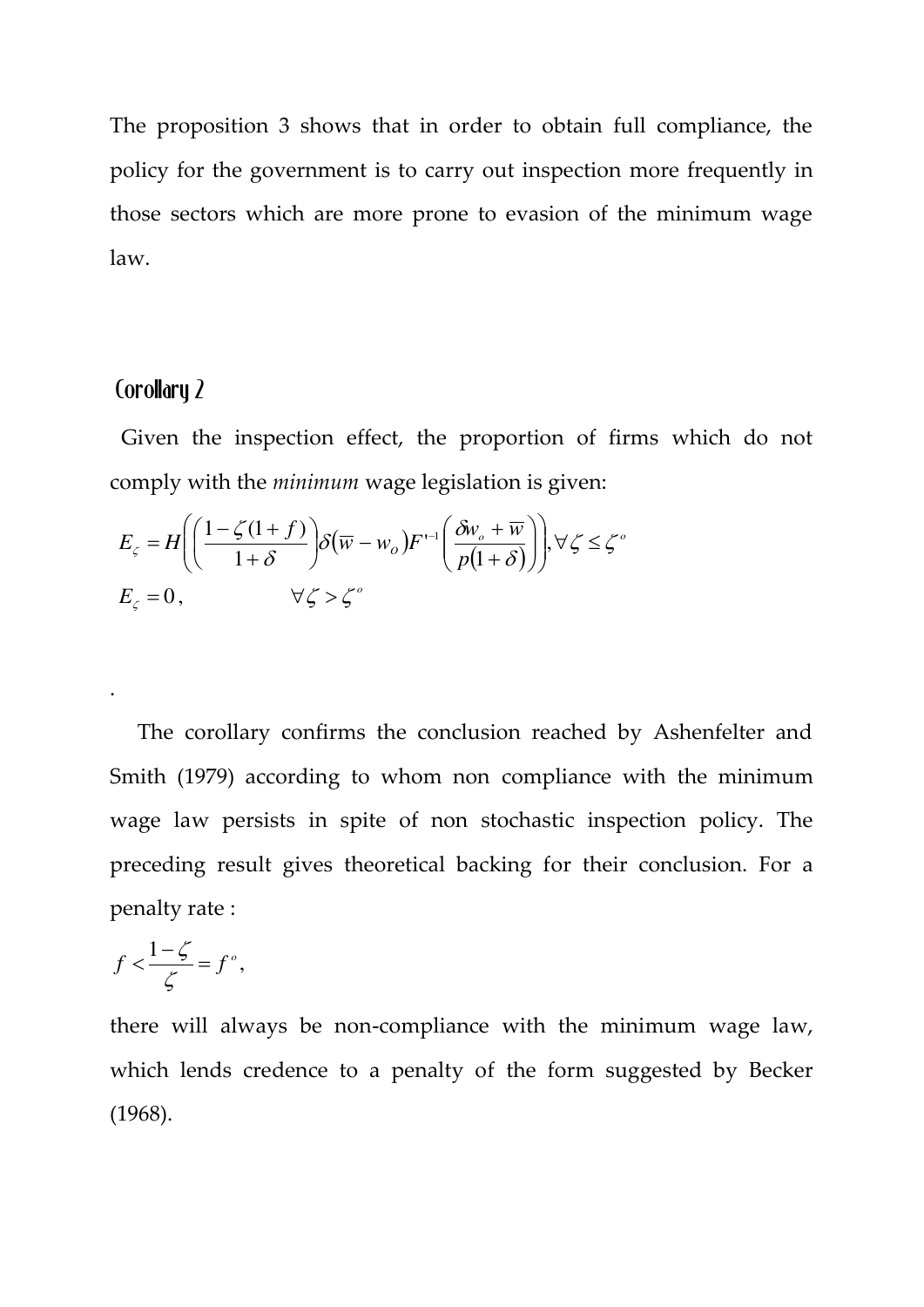## 4. Conclusion

 In this paper we have analyzed the issue of non-compliance with minimum wage legislation in the context of a model which allows for heterogeneity in inspection stemming from the heterogeneity of the activities under monitoring. This uncertainty leads us to our main result which holds that non-compliance persists in a number of sectors, a result which appears to be broadly consistent with available empirical evidence.

#### References

 Alesina, A. And D.Rodrik.(1994), "Distributive Politics and Economic Growth", The Quarterly Journal of Econmics,Vol 109, N°2 (May 1994), pp.465-490.

 Ashenfelter,O.,S.Smith (1979), "Compliance with the minimum Wage Law", Journal of Political Economy 87:333-350.

 Azam,J.P (1992), " The Agricultural Minimum Wage and Wheat Production in Morocco (1971-1989) ", Journal of African Economies 1(2), 171-191.

 Becker.G (1968) , "Crime and Punishment: An Economic Approach", Journal of Political Economy , Vol 76, pp. 169-217.

 Brown, Charles. 1988. "Minimum Wage Laws: Are They Overrated?", Journal of Economic Perspectives, vol. 2 (Summer): 133-145

 Cahuc,P..and P.Michel (1996), "Minimum wage, unemployment and growth", European Economic Review, vol 47, 1463-82.

 Chang, Y.M., and I. Ehrlich (1985). "On the Economics of Compliance with the Minimum Wage Law", Journal of Political Economy 93(1), 84-91.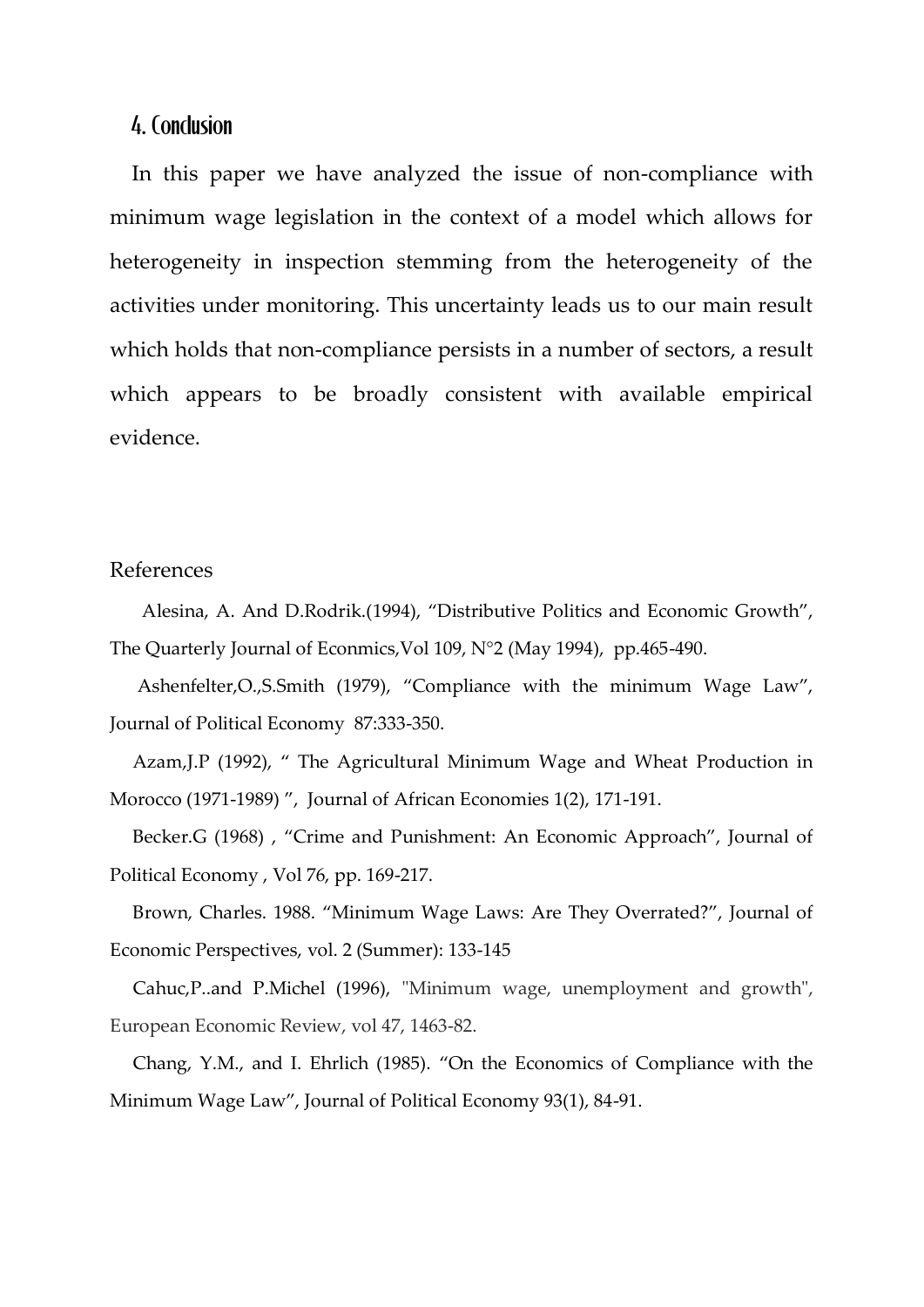Grenier, G. (1982) "On Compliance with the Minimum Wage Law" , Journal of Political

Economy 90, 184-187.

Jellal, M (2012) Salaire minimum et pauvreté Maroc , mimeo Makrizi

 Jones, S.R (1987), "Minimum Wage Legislation in a Dual Labor Market ", European Economic Review 31 :1229-1246.

 Murphy,K.,Shleifer, A.and R.Vishny (1989), "Income Distribution, Market Size and Industrialization," Quarterly Journal of Economics 104:537-564.

 Persson,T.and G.Tabellini(1992), "Growth, Distribution and Politics ", European Economic Review, Papers and Proceedings(April) 539-602.

 Stigler, G. (1970) "The Optimum Enforcement of Laws" Journal of Political Economy 78(3),526-536.

 Tobol, Y. (2005) "Wage Discrimination as an Illegal Behavior ", Economics Bulletin **10**(4), 1-10.

 Yaniv, G. (1988) "Enforcement and Monopsonistic Compliance with the Minimum Wage Law" ,Southern Economic Journal **55**(2), 505-509.

 Yaniv, G. (1994) "Complaining about Noncompliance with the Minimum Wage Law"

International Review of Law and Economics **14**, 351-62.

 Yaniv, G. (2001) "Minimum Wage Noncompliance and the Employment Decision" Journal of Labor Economics **19**, 596-603.

 Yaniv, G. (2004) "Minimum Wage Noncompliance and the Sub-minimum Wage Rate"

Economics Bulletin **10**(9), 1-7.